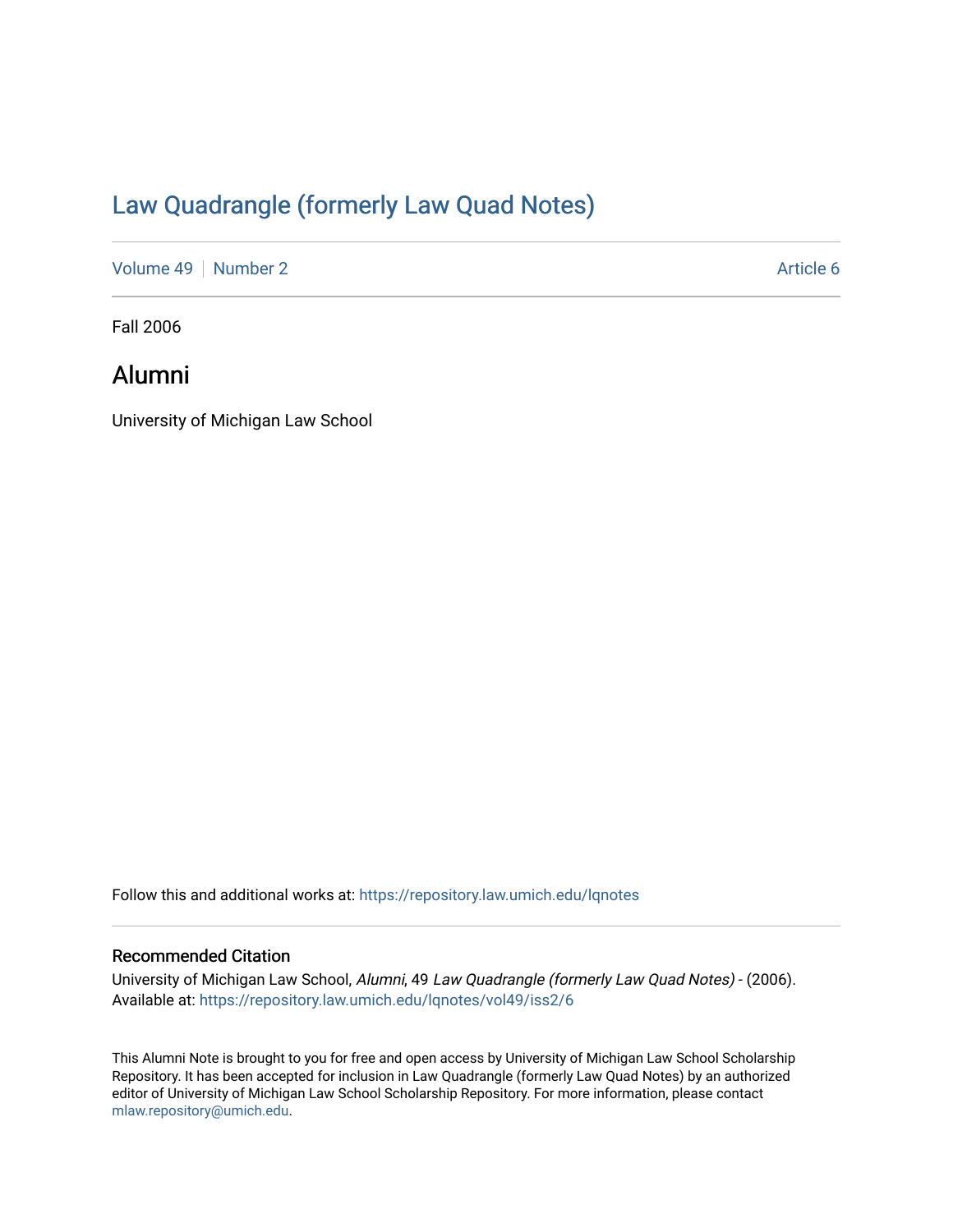# ALUMNI

#### IN DETAIL

- **52** Michigan Law alumni directory moves ahead
- **53** Matt Meyer, '02: Michigan Law known worldwide for service
- **53** Class of 2009 snapshot
- **55** Graduates' books offer tips for practitioners
- **56** John Warner Fitzgerald, '54
- **57** Reunion: A time to come back home
- **57** Peter G. Fitzgerald, '86: I care
- **59** Frank H. Wu, '91: Affirmative action brought me back
- **60** Classnotes
- **65** In Memoriam



### Michigan Law alumni directory work moves ahead

Compilation of the information that graduates have provided for the new Michigan Law alumni directory will begin this winter after telephone verification of the data is completed.

Harris Connect Inc., which is producing the directory for the Law School, has begun conducting telephone verification of the data you graduates have provided, and will continue this process through January. After that Harris will begin compiling the data and preparing it for publication. Distribution of the directory is expected by midsummer.

The new directory, the Law School's 11th, will contain a wealth of information about Michigan Law's nearly 20,000 graduates, including name, graduation year, work affiliation, legal practice area, and e-mail addresses for those who provide them. In addition to letting you search for an individual graduate, the directory will group classmates and other graduates by class year, geographic area, and/or professional practice specialty. All Law School alumni will appear in the directory, and online through our password protected "Alum Network," unless exclusion is specifically requested.

Accurate compilation of such a massive amount of data is a huge and rigorous undertaking that takes many months to complete. Work on the directory began last summer when a letter from Dean Evan H. Caminker went out to all graduates explaining the project and enclosing a questionnaire for return by October 1. Those who preferred to update information online could go to www.alumniconnections.com/update and use their ID password (as provided by Harris Connect via letter or e-mail) to access the questionnaire page.

In October, a followup postcard was mailed to remind those who had not completed and returned their questionnaires, either by telephone, mail or online, to do so, and to order a directory. (Alumni may call the publisher directly to update their information via the telephone number provided on the postcard.)

Now, as we approach the last month of 2007, work on the project is shifting to verification of the information that you have provided so that it can be compiled and sorted into the various categories that the directory will include.

The goal is to make the directory "as comprehensive as possible," notes Dean Caminker.

"The directory will become an invaluable resource for your professional life as well as for maintaining and renewing Michigan Law School friendships from your class year and in your part of the world," Caminker says. "Once again, in addition to indexes by class year and metropolitan area, the directory will include an index by field of practice."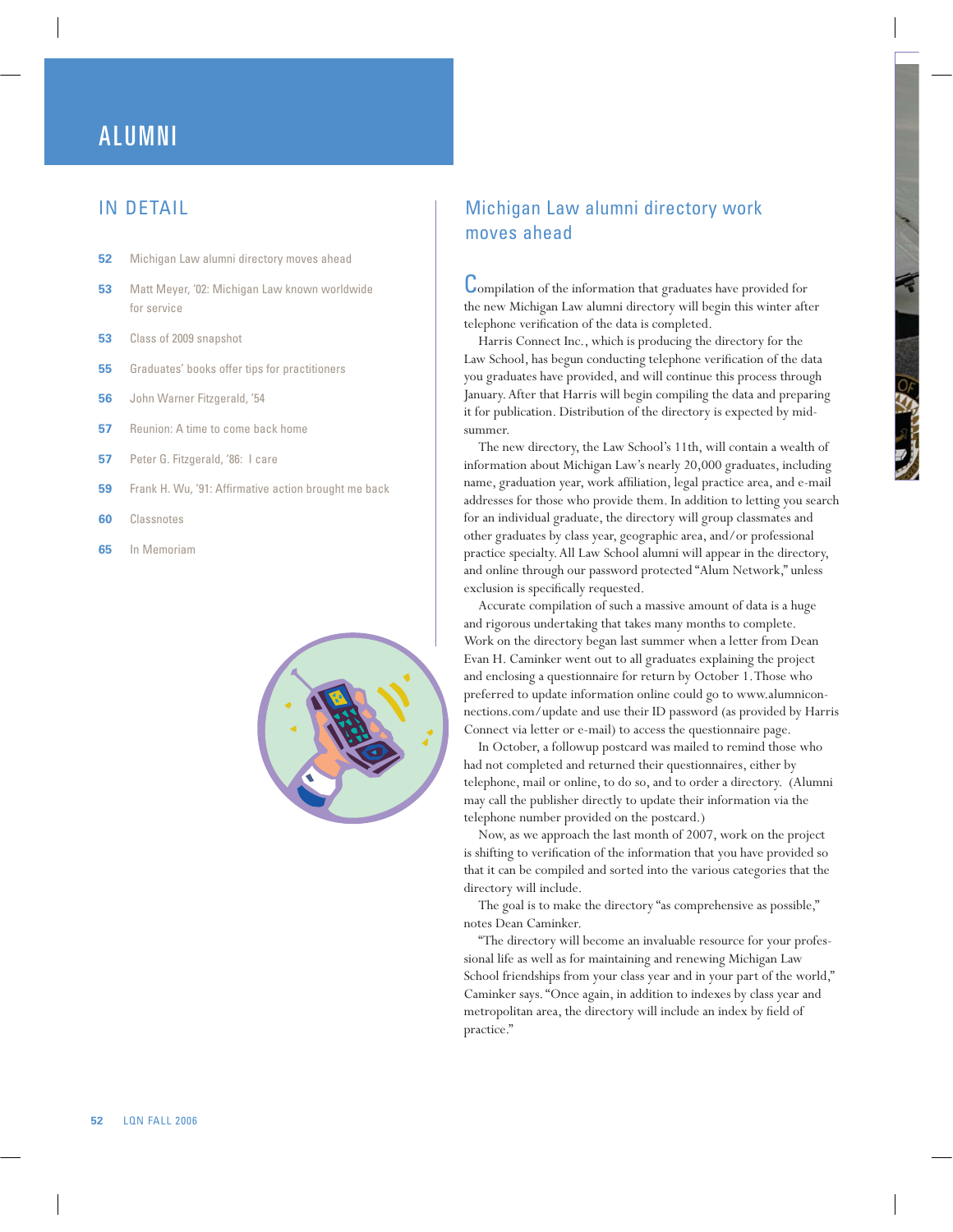

## Matt Meyer, '02: Michigan Law known worldwide for service

Matt Meyer, '02, recalls the tragedy keenly:

He was in Kenya, and a man asked him for \$6 so he could hire a taxi to take his sister, seriously ill with dysentery, to the hospital. Meyer was carrying only \$1 at the time, and quickly gave it to the man, who used the money to board a bus with his ailing sister. Meyer knew the ride to the hospital would take the pair at least an hour.

Later, Meyer ran into the man again, and learned that his sister had died because she had not got to the hospital quickly enough.

"She died for lack of \$5," Meyer exclaimed, recounting the story to incoming Law School students enjoying a barbecue dinner under the tent after completing the Service Day portion of their orientation.

Meyer, now an attorney with Simpson Thacher & Bartlett in New York City, was so moved by his undergraduate experiences in Kenya that he founded the Akala Project there to provide jobs to local people by manufacturing footwear from castoff vehicle tires. Later, while in law school, he and a fellow student

*Matt Meyer, '02*

formed Ecosandals (www.ecosandals. com) to sell the sandals worldwide. Over the past five years, Ecosandals has helped generate about \$140,000 for people who often struggle to earn \$1.40 each weekly. Ecosandals also has established an evening high school for its employees.

Ecosandals has been recognized by the Jefferson Awards, the World Bank, and CNN, and media in some 17 countries on four continents have done reports on the effort.

Meyer has been active in such public service throughout his adult life. Before attending Michigan Law he served in Teach for America in the District of Columbia, where he taught fourth grade and computers, recruited colleagues to establish the See It, Believe It, Achieve It Academy for more than 80 elementary school students, and coached a team of fifth and sixth grade computer neophytes to the final round of a global Web site design competition. After law school, he used his Skadden Fellowship to establish a community economic development clinic in his native Delaware to offer pro bono legal services to nearly 100 small business and nonprofit clients.

Now a practicing attorney, he works with investment funds, large mergers, and public issuances of stock. He also has continued his pro bono work, successfully representing asylum seekers, offering assistance to low-income entrepreneurs, and co-coaching a team of high school students to the semi-finals of the largest city moot court competition in America.

"You are entering a law school known around the world for service," Meyer told his listeners. Law "implements the values we believe in," he said, urging his listeners to use what they learn to help others as well as earn their own livelihoods. "You're learning in a law school known as the top of the top, and with that comes responsibility."

New students spend Service Day working at a variety of community agencies that assist the hungry, drug dependent, abused mothers, and others. The dinner was sponsored by Michigan Law's Office of Public Service and the Office of Development and Alumni Relations.

 Service Day is supported through a gift from Randy Mehrberg, '80, and his wife, Michele M. Schara, establishing the Randall E. Mehrberg and Michele M. Schara Fund for Public Service in Honor of Susan M. Eklund, '73. The gift has substantial matching support from the Chicago-based energy company Exelon, for which Mehrberg is executive vice president and general counsel. Eklund, the U-M's associate vice president for student affairs and dean of students, was the Law School's dean of students for 20 years.

#### **A look at the class of 2009**

| First-year law students 369<br>(from 42 states, 13 countries,<br><b>143 universities)</b>                                         |  |  |  |
|-----------------------------------------------------------------------------------------------------------------------------------|--|--|--|
| <b>Median LSAT score168</b>                                                                                                       |  |  |  |
|                                                                                                                                   |  |  |  |
| Minority enrollment  28%<br>African American 7%<br>Latino 5 %<br>Native American 2%<br>Asian American  14 %                       |  |  |  |
|                                                                                                                                   |  |  |  |
|                                                                                                                                   |  |  |  |
| (More than two-thirds have taken<br>off one or more years after<br>undergraduate education;<br>15 percent have graduate degrees.) |  |  |  |
| Entering LL.M. candidates 35<br>(from 20 countries)                                                                               |  |  |  |
| Second-year transfers 38                                                                                                          |  |  |  |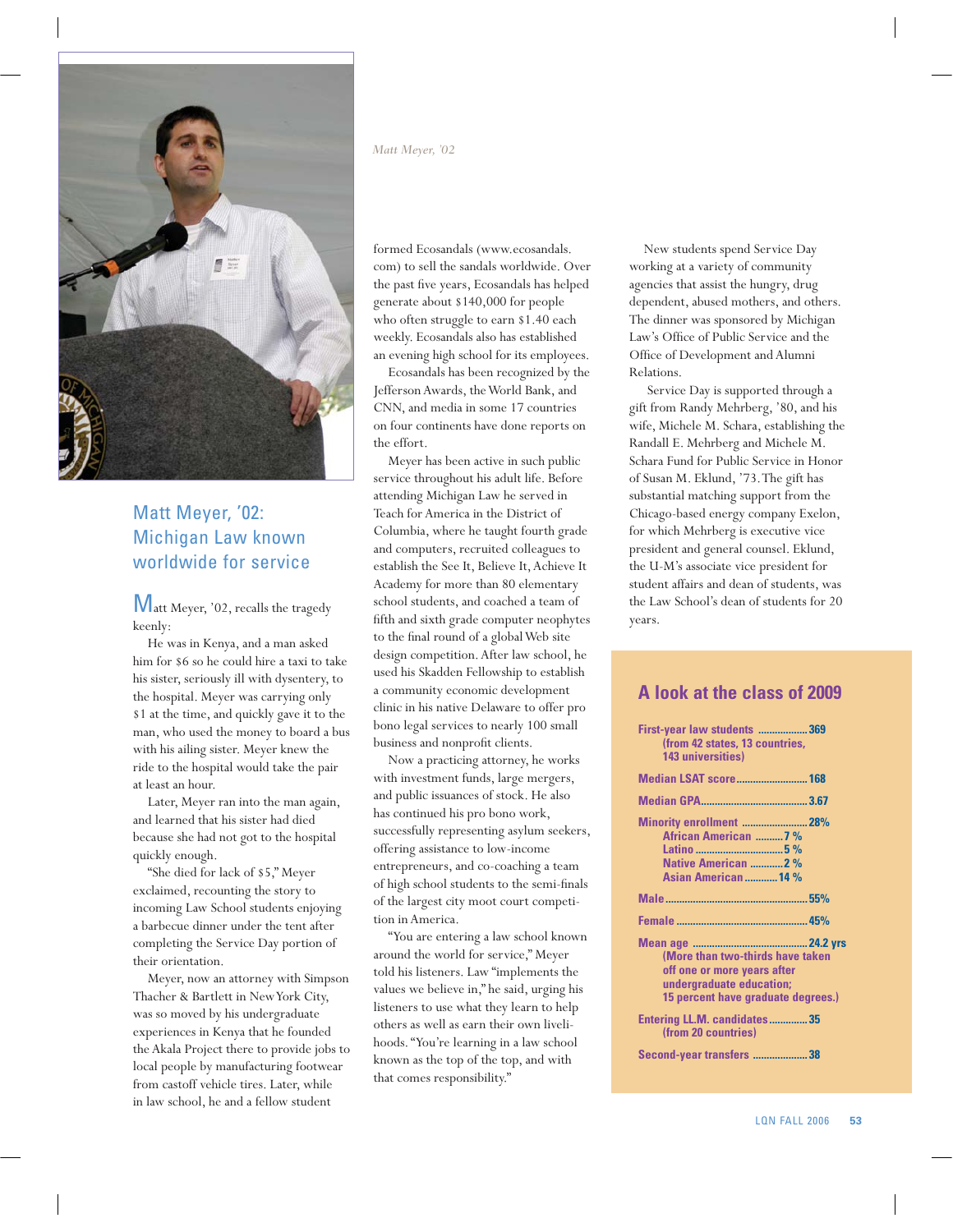

### Fiske Fellows hold 5th anniversary reunion in Washington, D.C.

Robert B. Fiske Jr., '55, and Dean Evan H. Caminker, center, are shown with Fiske Fellows at the fellowship program's fifth anniversary reunion in Washington, D.C., last spring. Fiske, a partner with David Polk & Wardwell in New York and the first independent counsel for the Whitewater investigation, endowed the Robert B. Fiske Jr. Fellowship Program for Public Service in 2001 to encourage graduating law students to enter public service. The program supports three new graduates for three years by providing debt repayment assistance on all educational loans and a first-year stipend. Fiske's own public service has been

extensive: In addition to acting as the first Whitewater independent counsel, he has served as assistant U.S. attorney and U.S. attorney in the Southern District of New York, as chairman of the Attorney General's Advisory Committee of U.S. Attorneys, as chairman of a Judicial Commission on Drugs and the Courts, and a member of the Webster Commission's Commission for the Review of FBI Security Programs. From left, front row, are: Frank Karabetsos, '01; Kristen McDonald, '06; Bethany Hauser, '02; Dean Caminker; Fiske; Christopher Rawsthorn, '03; and

Tara Sarathy, '02. Back row, from left: Joseph Syverson, '05; Ryan Danks, '02; George Torgun, '02; Aaron DeCamp, '04; Michael Kabakoff, '03; and Steven Bressler, '01. The 2006 fellowship winners are McDonald, serving at the Philadelphia (PA) District Attorney's office; Syverson, '05, working at the tax division of the U.S. Department of Justice in Washington, D.C.; and (not shown) Peter Mazza, '05, who is working at the U.S. Attorney's office in San Diego.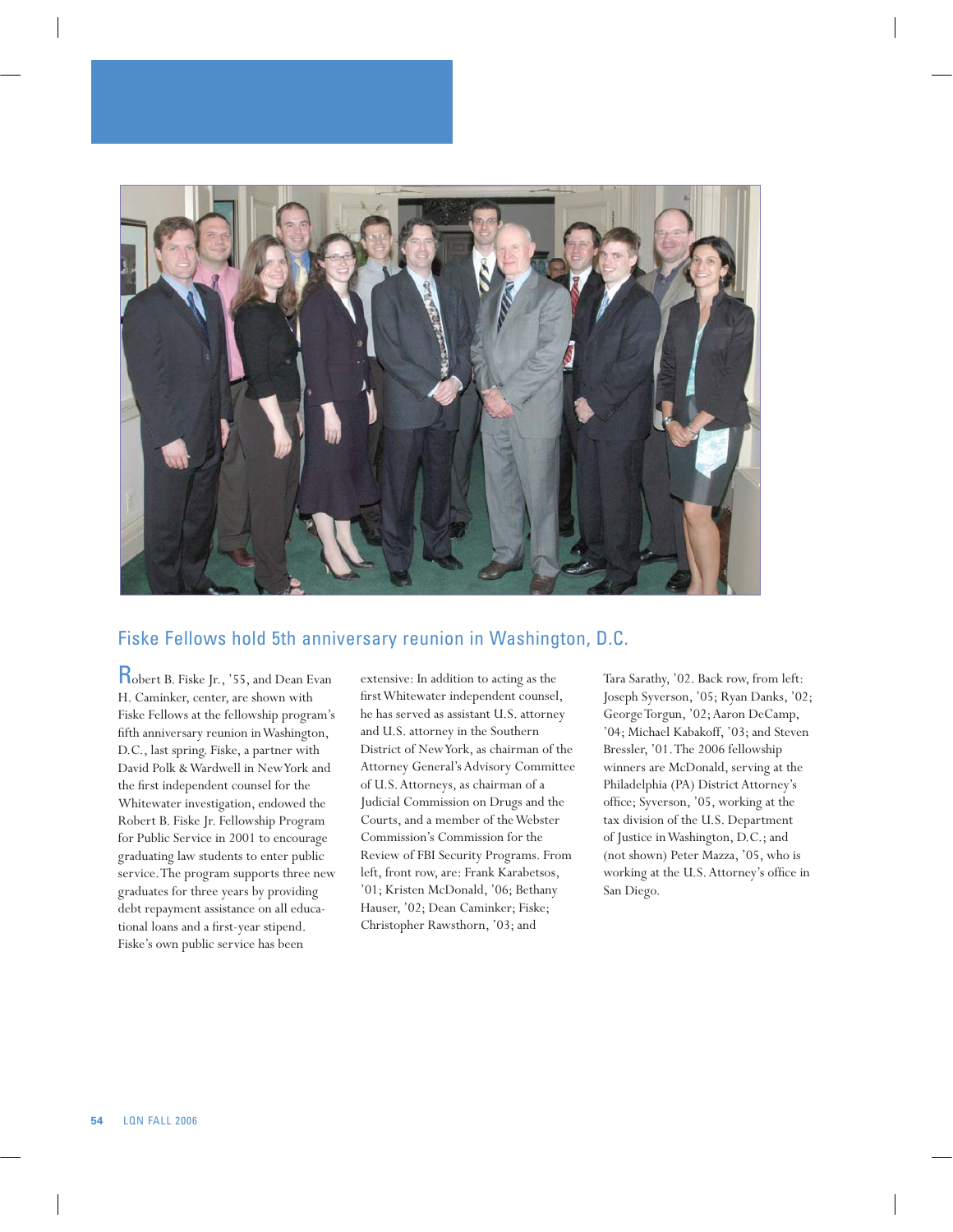## Graduates' books offer tips for practitioners

wo new books by Michigan Law graduates offer solid how-tos for practicing law and avoiding the trap of writing the obtuse prose disparaged as legalese.

In *The Curmudgeon's Guide to Practicing Law* (American Bar Association, 2006), Mark Hermann, '83, offers solid tips wrapped in good humor in chapters like How to Fail as an Associate, How to Enter Time so that Clients will Pay for It, and Dress for Success. And in *Lifting the Fog of Legalese: Essays on Plain Language* (Carolina Academic Press, 2006), Thomas M. Cooley Law School Professor Joseph Kimble, '72, offers suggestions for clear writing and provides working examples of turgid, repetitive legal writing and how it can be—and in many cases was—improved.

These volumes are slim—*Curmudgeon* is 140 pages, *Lifting the Fog* 200 pages and each easily packs into a laptop or overnight bag. It's easy to imagine one or both quickly becoming dog-eared and well-traveled.

Hermann, a partner with the international firm Jones Day in Cleveland, uses his curmudgeonly approach to offer blunt advice that can be helpful to new and longtime practitioners alike. On taking depositions, for example:

"When you ask questions at depositions, remember that those questions are likely to be read later at trial. Many lawyers seem to forget this. At trial, we typically go out of our way to speak like just plain folks. We abandon the elevated diction that we use in the ordinary course of our lives, and we substitute two-bit words for the dollar-fifty ones that we regularly use. Thus, at trial, many lawyers will choose to ask, 'When you signed page three, did you know that this

was a done deal?' instead of, 'By affixing your signature to the contract, did you understand that contract formation thereby occurred?'

"That's good strategy. You can't sound like a jerk in front of a jury. But remember, your deposition questions are also likely to be read to the jury. It doesn't do much good to sound like an ordinary person when you're live in front of the jury, only to have the jury hear deposition questions that sound as though they were posed by pointyheaded Ivy Leaguers. Worse yet, if the deposition was videotaped, the jury will hear your own voice, in all of its pointyheadedness, and the jury will know that you're just faking it at trial. There's only one way to fix this. Avoid elevated diction at depositions as surely as you avoid elevated diction at trial."

Hermann even includes a chapter called The Curmudgeonly Secretary that was written by his assistant. An example: "If you want me to act like I'm part of your team, treat me like I'm part of your team. If you treat me like I'm a piece of office equipment, I'll act accordingly. And given how often office equipment breaks down, that's not a good idea."

In contrast to Hermann's more general guide, Kimble's book focuses on the writing and written documents that are at the heart of so much of legal practice. Kimble teaches research and writing at Thomas M. Cooley Law School, where he has been a fulltime faculty member since 1984, lectures worldwide on the subject, and practices what he preaches through his own writing.

Kimble is executive director of Scribes (the American Society of Writers on Legal Subjects) and editor in chief of *The Scribes Journal of Legal Writing*. He has

lectured on writing to legal organizations throughout the English-speaking world and is the drafting consultant to the Committee on Rules of Practice and Procedure of the Judicial Conference of the United States and led the work of redrafting the Federal Rules of Civil Procedure.

LIFTING THE

Fog

LEGALESE

**Essays on Plain Language** 

Joseph Kimble

 $\sqrt{\text{SECTION}}$  section of Litigation

THE

**CURMUDGEON'S** 

**GUIDE TO PRACTICING LAW** 

**MARK HERRMANN** 

<u>ЛВ</u>

He's collected a number of essays he has written over the past 15 years into *Lifting the Fog of Legalese*, which culls from Kimble's "Plain Language" column

*see "Books" on pg. 56*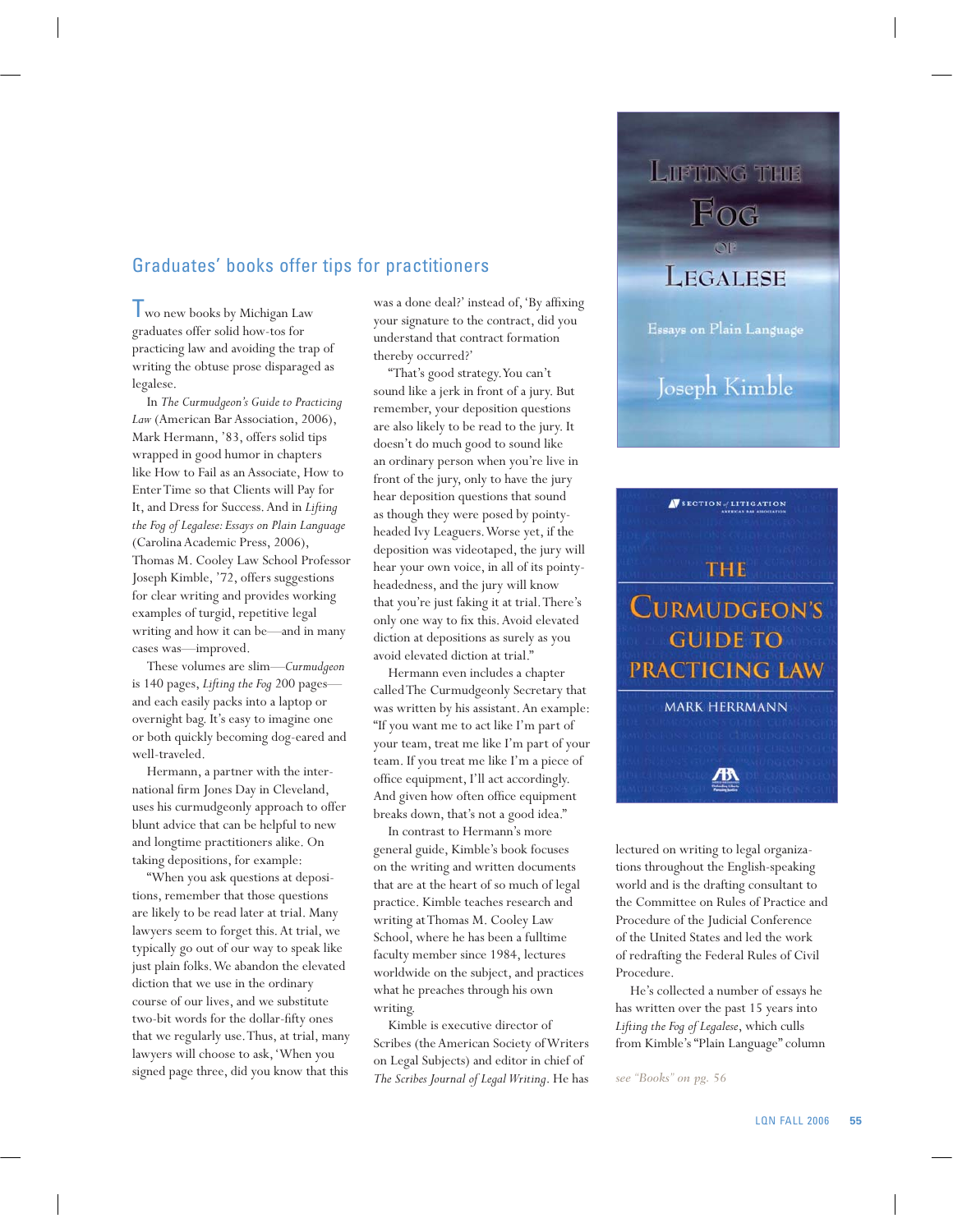#### *"Books" cont'd from pg. 55*

in the *Michigan Bar Journal* and other publications that he edits.

"The legal vocabulary is commonly archaic and inflated" and "tends to be poorly organized and poorly formatted," Kimble writes in his Introduction. The result, he says, "is legalese—a form of prose so jumbled, dense, verbose, and overloaded that it confuses and frustrates most everyday readers and even many lawyers."

That said, he sets the stage for his book with examples, like:

• *From a letter:* Please be advised that I am in receipt of your letter in regard to the above matter and have enclosed my response to the same.

*• In other words:* I received your letter about the Spann case and have enclosed my response. Or,

• *From a contract* (a standard provision): If any term, provision, Section, or portion of this Agreement, or the application thereof to any person, place, or circumstance, shall be held to be invalid, void, or unenforceable by a court of competent jurisdiction, the remaining terms, provisions, Sections, and portions of this Agreement shall nevertheless continue in full force and effect without being impaired or invalidated in any way.

*• In other words:* If a court invalidates any portion of this agreement, the rest of it remains in effect.

"Such a mess we lawyers have gotten ourselves into," writes Kimble. "And because law touches almost everything in some way, so does the fog of legalese. I think no reform would more fundamentally improve our profession and the work we do than learning to express ourselves in plain language. To that end, this book."

#### John Warner Fitzgerald, '54

Former Michigan Supreme Court Justice John Warner Fitzgerald, '54, died July 7 after a lengthy illness. He was 81.

Fitzgerald served on the state's highest court from 1974-82. He previously had served as a state senator, 1958-62, and as a judge on Michigan's Court of Appeals, 1964-74.

He also was a professor at Thomas M. Cooley Law School in Lansing and served on the school's original board.

Public service was characteristic of Fitzgerald's family:

• His father, Frank D. Fitzgerald, served two terms as Michigan secretary of state and died in 1939 during his second term as governor;

• His grandfather, John Wesley Fitzgerald, served in the Michigan House in 1895-96;

• And his son, Frank M. Fitzgerald, served in the state House from 1987-98 as state financial and insurance services commissioner from 2000-03. Frank M. Fitzgerald died in 2004.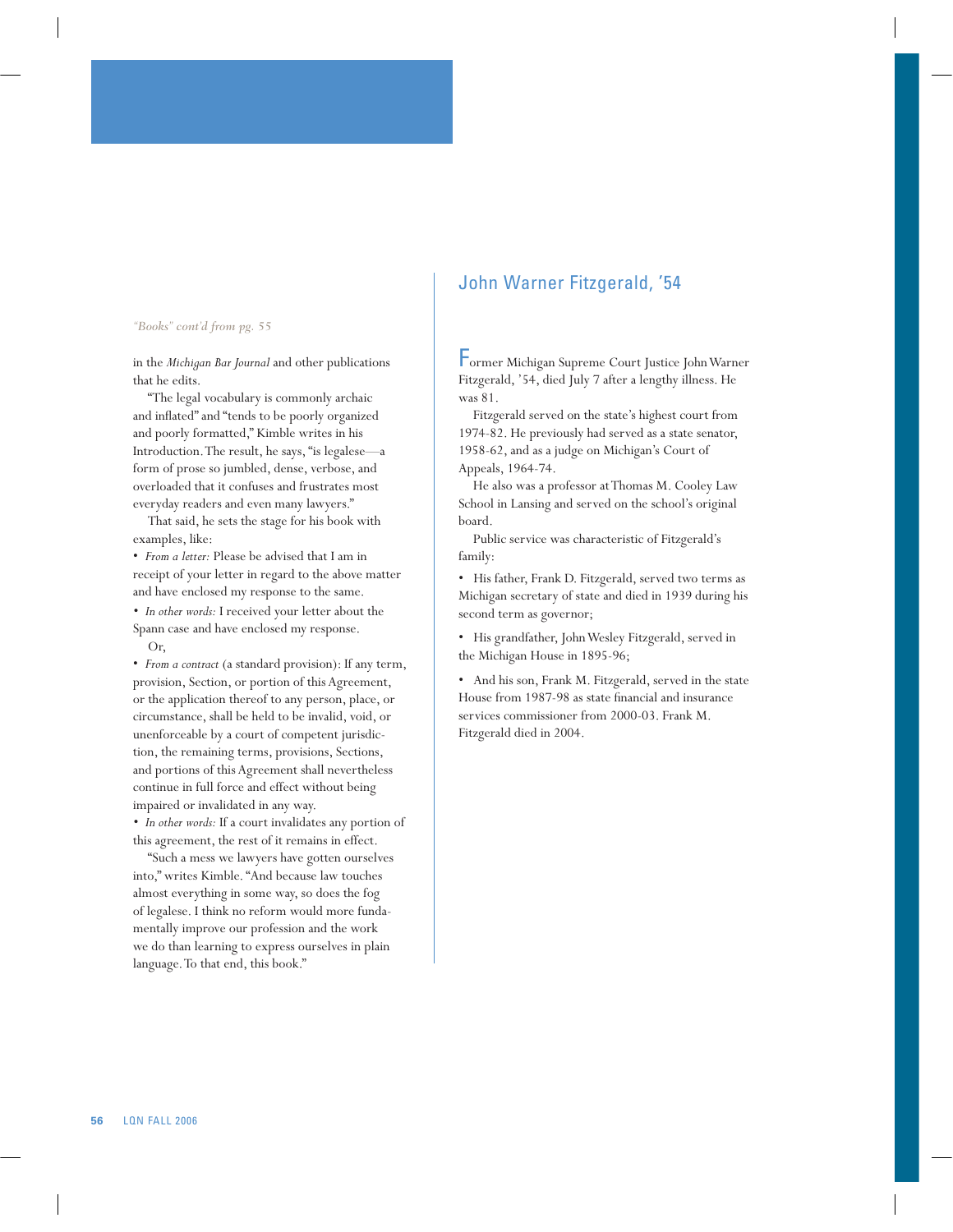## Reunion: A time to come back home

Class Reunion, a time to re-connect with all that your legal education means. From once again seeing former classmates to visiting former teachers or leading your family through the halls where you took the first steps in the legal career you have followed since.

Each year Michigan Law hosts two reunion weekends, and the first came this year immediately after classes resumed. During the weekend of September 8-10, members of the classes of 1981, '86, '91, '96, and 2001 and their families and guests returned to the Law School for a wonderful fall weekend of friends, family, football, and reconnection.

Two members of these reunioning classes also stepped into the roles of speakers for the occasion: former U.S. Senator Peter Fitzgerald, '86, addressed his fellow graduates prior to the tailgate luncheon that preceded the Michigan vs. Central Michigan football game (Michigan won 41 to 17); and Frank H. Wu, '91, dean and professor of law at Wayne State University in Detroit, was speaker for the Minority Alumni Breakfast that kicked off the day's reunion activities. The following stories, with photos of the speakers, report on these talks.

A report and photos of the second reunion weekend, October 27-29, will appear in the spring issue of Law Quadrangle Notes.

### Peter G. Fitzgerald, '86: 'I care'

Former Illinois U.S. Senator Peter Fitzgerald brought laughter to his fellow graduates when he recalled his first class as a summer starter at Michigan Law in 1983:

His professor, Thomas G. Kauper, '60, now the Henry M. Butzel Professor of Law, scanned through the names of students before him and "somehow settled on my name, Peter Fitzgerald." Surprised to be called on, but nonetheless prepared, like most new law students are, Fitzgerald dutifully answered to the best of his ability.

"So what, Mr. Fitzgerald," Kauper shot back when he had finished. "Who cares?"

Having weathered that initiation, Fitzgerald was well on his way to his J.D. And he never stopped caring. That's why, he recounted for fellow graduates during September's reunions for the classes of 1981, '86, '91, '96, and 2001, he struggled against pressures from within and outside the U.S. Senate to have Patrick G. Fitzgerald (the two men are not related) named U.S. Attorney for the Northern District of Illinois. Fitzgerald, the special investigator for the CIA outing case, is the prosecutor whose work led to last summer's conviction for graft and sentencing of former Illinois Governor George Ryan to six and onehalf years in prison.

As the only U.S. Senator from the party in power, Fitzgerald, a Republican, had the traditional right to name a nominee to the U.S. Attorney post. Spurred by the story of how longtime *Chicago Tribune* editor/publisher Colonel Robert R. McCormick had gone to President Herbert Hoover seeking a

Chicago outsider to break the power of Al Capone—Hoover sent in U.S. Treasury agent Elliot Ness and his team, who brought down Capone on tax evasion charges—Fitzgerald sought out high level advice at the FBI and elsewhere to name the best prosecutor he could find. The name that came back: Patrick G. Fitzgerald, then an assistant U.S. Attorney in New York. Politically unaffiliated and nonpartisan, Patrick Fitzgerald himself expressed shock when contacted about taking the traditionally political appointment in Chicago.

But sticking to his guns is what Peter Fitzgerald was known for in the U.S. Senate and the Illinois legislature before that. A Republican maverick, he spent a total of 12 years in the two posts, ending his U.S. Senate term in 2005 after enjoying what he calls "a wonderfully tough experience."

In a talk peppered with insider's tales, Fitzgerald frequently drew knowing nods, smiles, and laughter from his audience. He recalled that he was only 38 when he was sworn into the U.S. Senate, becoming that chamber's youngest officeholder and nearly 30 years younger than most U.S. Senators. In contrast, Sen. Strom Thurmond of South Carolina was 96 at the time, he noted.

Fitzgerald spent his first weeks as U.S. Senator hearing the impeachment of President Bill Clinton, the first U.S. president to be impeached in 130 years. "Every time I'd get tired, I'd look over at Strom Thurmond, and he'd be wide awake, there in the first row, 96 years old," Fitzgerald recalled. At the time

*See "Fitzgerald" on pg. 58*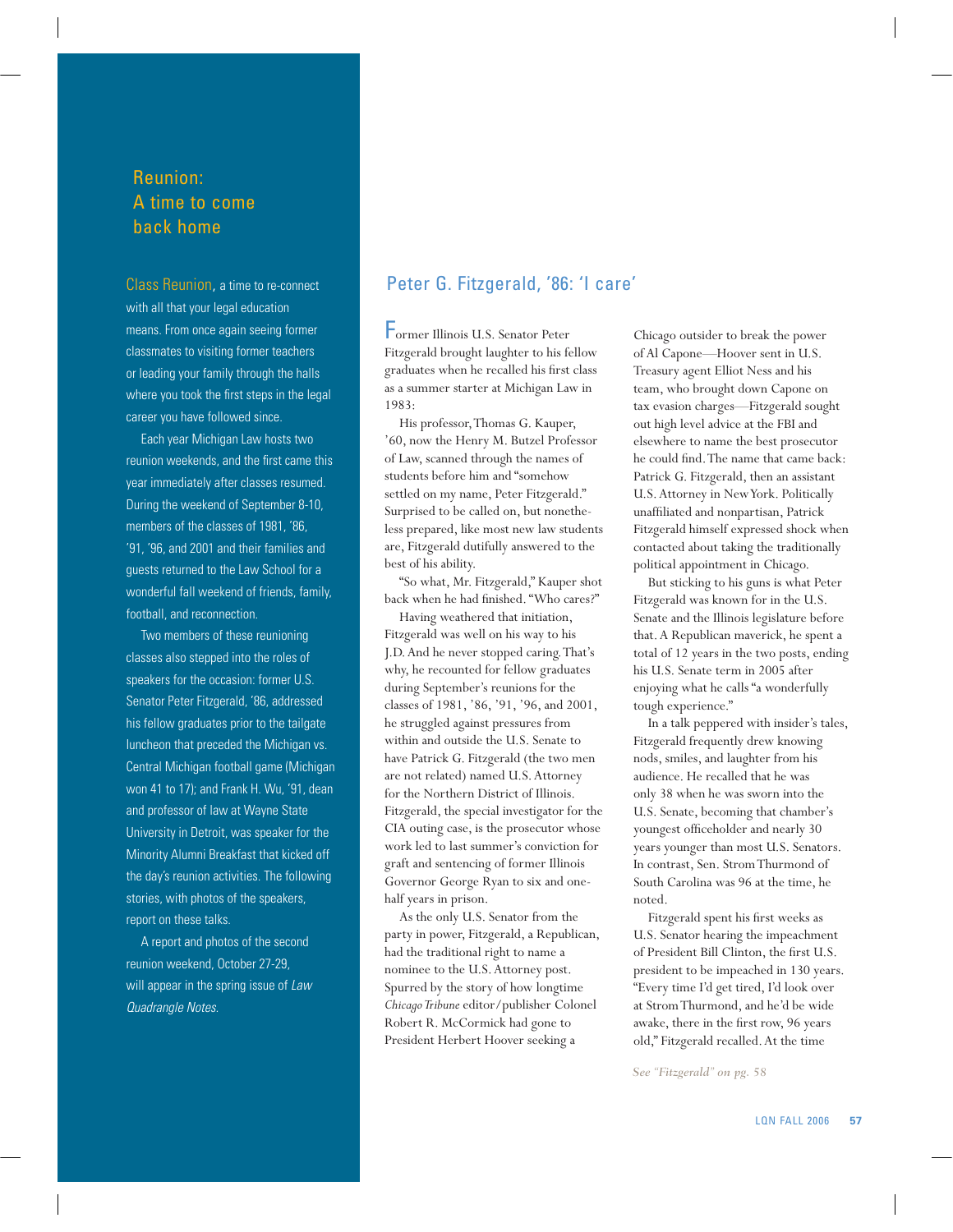#### *"Fitzgerald" cont'd from pg. 57*

Thurmond exercised 45 minutes daily and swam laps in the Senate pool once a week. At a break in the impeachment proceedings, the incredulous junior senator approached Thurmond and said, "I hope at your age I'm as active as you. He looked down at me and said, 'Son, you're not that active now.'"

About 90 percent of lawmakers' time is spent working with the proposals of special interest groups, Fitzgerald related. Usually, but not always, such proposals are presented as in the public interest but actually further a narrow interest. "I always tried to do my best to peel the onion on any bill that purported to be in the public interest. . . . I tried to find those areas where the narrow special interest jibed with the public interest."

For example, Fitzgerald noted, baby seat manufacturers lobbied for laws to require the seats in automobiles, but such a position also served a societywide public interest. It was a very different case with the manufacturer of synthetic blood that wanted the Defense Department to pay for testing it on soldiers injured in Iraq.

"It was a constant effort to scrape away the rhetoric," Fitzgerald explained.

But this is the system the Founding Fathers envisioned, he noted. They defined tyranny as the unification of legislative, judicial, and executive authority into a single king, so they separated those powers into the three arms of their new government. Then they built further checks into the separated powers: a bicameral legislature, appeals courts and the Supreme Court, "to create a system so robust" that all interests can compete in its arena.

During a brief question and answer session following his talk, Fitzgerald noted that although he voted in favor of the McCain-Feingold Campaign Finance Bill he still feels there are difficulties with the way American political campaigns are funded. He also decried the gerrymandering that occurs when the political party in power redraws congressional districts every decade in a way designed to retain its hold on political power. "That's a big hole in our democracy now," he noted.

Fitzgerald, who was the Law School's commencement speaker in May 2004, was a banking executive before his legislative career, and he is re-entering the banking field now that he has returned to private life. He is establishing a new bank in McLean, Virginia, where he now lives.



*Former Illinois U.S. Senator Peter G. Fitzgerald, '86*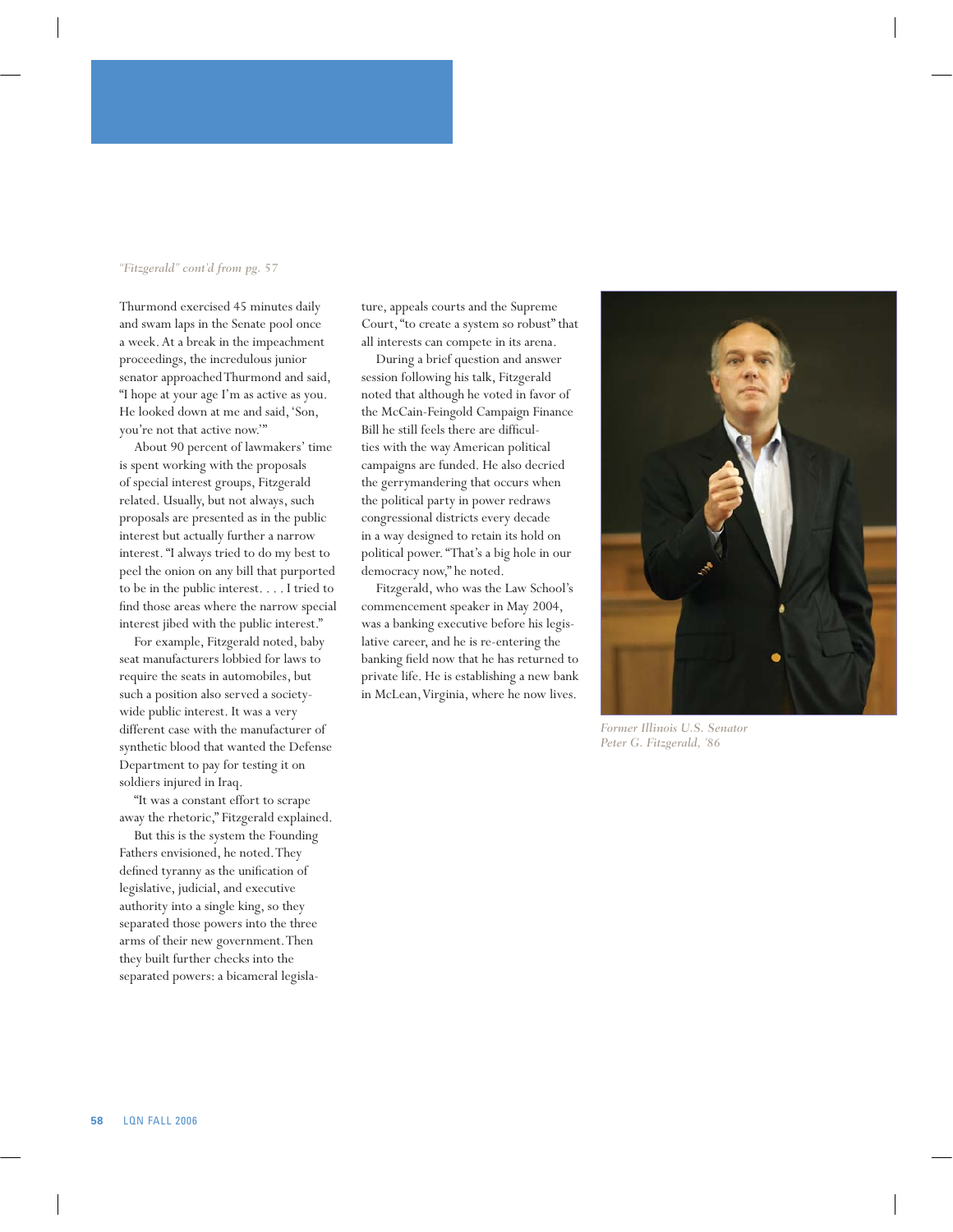#### Frank H. Wu, '91: Affirmative action brought me home

Why did Frank H. Wu, '91, return home to Detroit three years ago to become dean of Wayne State University Law School after a more-than-decadelong career as teacher and community leader in Washington, D.C.?

He grew up in Detroit, and like so many people, he left the area after receiving his B.A. from Johns Hopkins and his J.D. from Michigan Law, first to practice law in San Francisco, then to teach at the predominantly black Howard University in the nation's capital.

"I came back because of the University of Michigan and affirmative action," he told those attending the Law School's annual breakfast for minority and other graduates. The breakfast was part of events during the September 8-10 reunion weekend last fall.

Like so many others, Wu said, he saw a Detroit during the 1980s and '90s that had become a shell of the vibrant city that once had been the fourth largest in the United States. But when he returned to testify in the University of Michigan's affirmative action/admissions case, he saw renovation in Detroit and "I wondered if a renaissance actually was happening." He saw new condominiums going up along Woodward Avenue, where nothing had been built during the two previous decades. He saw new businesses opening. He decided it was time to return, to contribute.

"I'm not naïve," he explained. "Many of these initiatives will fail. But some will succeed, because they have the leadership and dedication to succeed." And that is what counts, for the successes are showing the falsity of racial stereotypes associated with Detroit and other cities, stereotypes that Wu considers "flimsy but profound in their power."

Wu, co-author of *Race, Rights and Reparation: Law and the Japanese American Internment*, and author of *Yellow: Race in America Beyond Black and White*, is a highly regarded scholar and author, and often has debated affirmative action opponents. But now, he said, he declines to participate in such debates because he has come to believe it is a two-fold mistake to enter the fray.

• First, because debate so often involves antagonistic point-counterpoint instead of civil dialogue, and because debates often are conducted in sound bite type comment and suggest that there only are two alternatives and the solution can be achieved in 60 or 90 minutes. "I'd like to support the idea that we have a dialogue, with all as equals, so that we can see the complexities and ambiguities," he said. "When we debate, what we do is debase the very subject we debate."

• Second, because debates of affirmative action often begin with the programs of affirmative action, rather than original, abiding issues of racial and gender discrimination and disparity. "If we change the question that is asked, it changes the entire conversation," he said.

So how do you do that? a listener asked. Be a helper, not a challenger,



*Frank H. Wu, '91; dean of Wayne State University Law School*

according to Wu. Ask how agreed upon American ideals can be put into effect rather than dwelling on why they haven't been.

Start by taking many people at their word, he advised. When a law firm's diversity officer decries the firm's lack of diversity, or you hear a speaker talk about the benefits of having a business, organization, or other institution incorporate a diversity of personnel that mirrors the racial, ethnic, and/or gender makeup of the United States, take them at their word, he advised. Offer to work with them toward a solution, telling them "let's sit down and work out the nitty gritty."

"If we can force people to be true to their rhetoric," Wu noted, "we can make progress."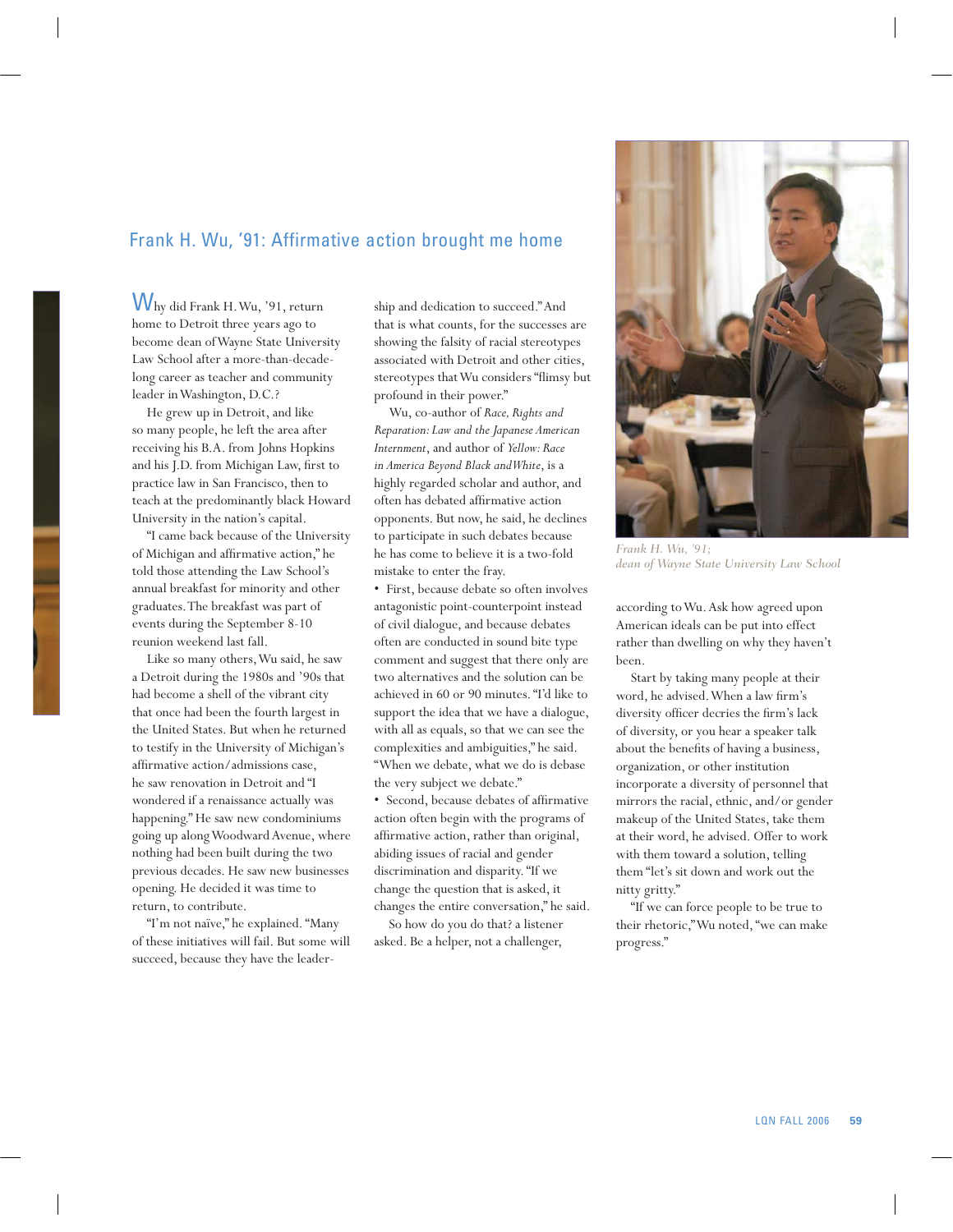# **CLASSNOTES**

*From top: William H. Dance, '49; Robert M. Veracruysse, '68* 





#### 1949

**William H. Dance**, of counsel with Vercruysse Murray & Calzone, was honored with a Distinguished Service Award from the Michigan chapter of the American Immigration Lawyers Association. He has practiced immigration law for more than 45 years and is a founder of the organization. In recognition of his exceptional and dedicated service, the award has been named after him.

### 1954

**Lawrence L. Bullen** was awarded an honorary Doctor of Laws degree by Spring Arbor University in Spring Arbor, Michigan, in recognition of his lifetime of public service.

### 1956

The Council of Michigan Foundations recognized **Raymond H. Dresser Jr.** with a special award for community foundation philanthropy. Dresser helped found the Sturgis Area Community Foundation and has supported it for more than 40 years.

#### 1964

**Alan R. Kraves** has been elected to the board of the International Association of Attorneys and Executives in Corporate Real Estate. He is president of Sheldon Good & Company, Auctions LLC, in Chicago.

**William R. Radford**, managing partner in the Miami office of Ford & Harrison LLP, has been selected as a "super lawyer" by a vote of his peers and *Law & Politics* magazine. He practices labor and employment law

### 1965

**Timothy D. Wittlinger** of

Clark Hill was honored by the Oakland County Bar Association for 40 years of service. He specializes in technical contract litigation and has served on the Oakland County Bar Association mediation committee.

### 1967

**Lewis T. Barr** of Ulmer Berne LLP in Cleveland has been named in the *Best Lawyers in America*. He practices tax law.

**Calvin Bellamy**, chairman and chief executive officer of Bank Calumet, has joined the Hammond, Indiana, office of Krieg DeVault LLP as a partner. He is a member of the firm's estate planning, financial institutions, and business practice groups.

**Jeffrey H. Miro**, partner in Honigman Miller Schwartz & Cohn and adjunct professor at the Law School, has been appointed to the board of directors of Limited Brands Inc.

**Philip A. Nicely** of Bose McKinney & Evans LLP in Indianapolis has been named as one of the best lawyers in the country by *The Best of the U.S.* He is chair of his firm's real estate group.

## 1968

**David L. Callies**, Benjamin A. Kudo Professor of Law at William S. Richardson School of Law in Honolulu, is co-author of *The Role of Customary Law in Sustainable Development*. He teaches land use, state and local government, and real property and is co-editor of *Land Use and Environmental Law Review.*

**Warren S. Grimes** was named the Irving D. and Florence Rosenberg Professor of Law at Southwestern Law School in Los Angeles. A member of the fulltime faculty since 1988, he teaches courses in administrative and antitrust law and is coauthor of *The Law of Antitrust: An Integral Handbook*.

*Chambers USA* recognized **Robert M. Veracruysse**, shareholder in Vercruysse Murray & Calzone, in its 2006 edition. He practices employment, labor, and civil rights law.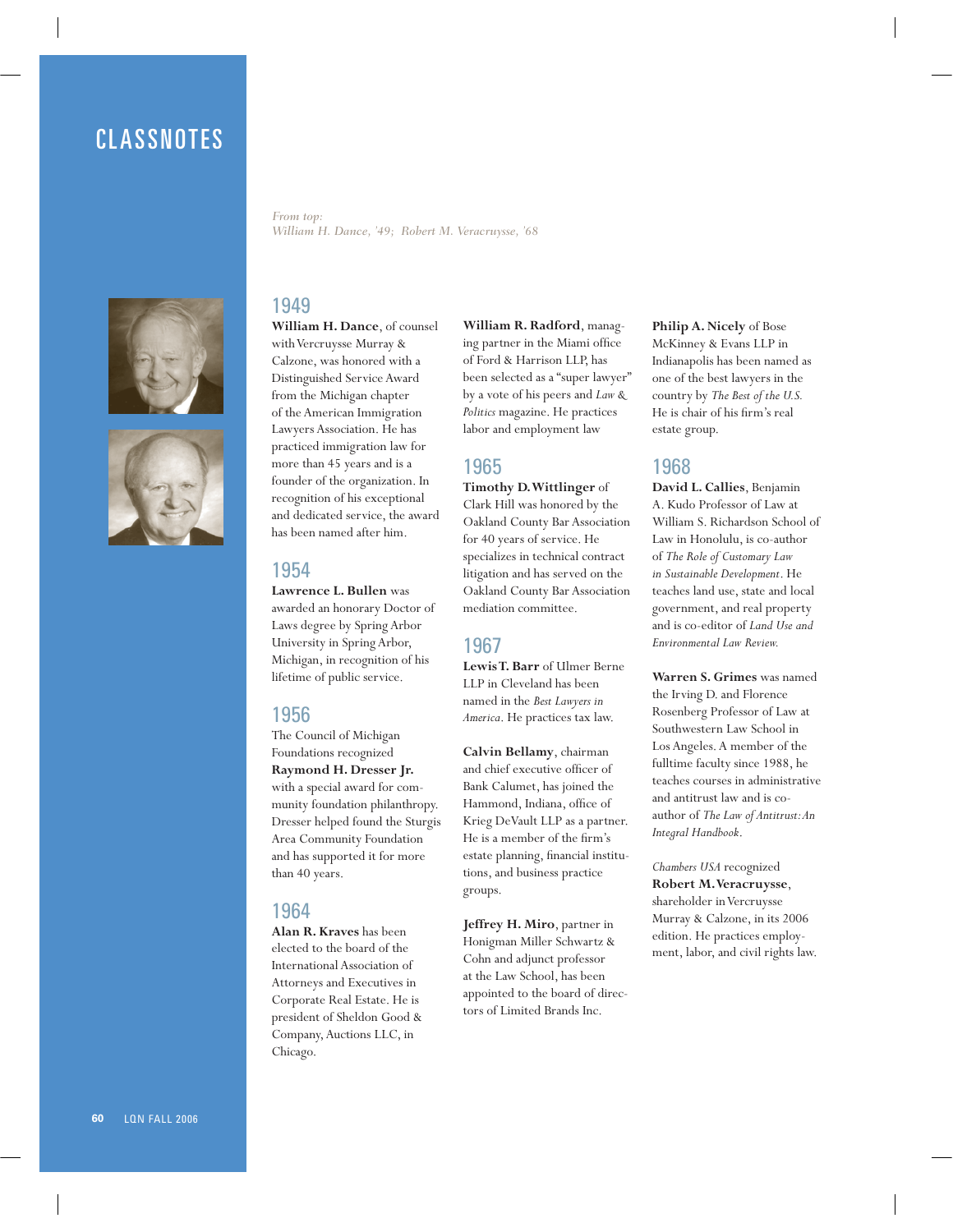*From top: Michael B. Staebler, '69; David M. Lick, '70; Eric Schneidewind, '70; Alan T. Ackerman, '72; Theodore Nowacki, '72; Philip "Chip" Ahrens, '75*



**Michael B. Staebler**, partner with Pepper Hamilton LLP and a member of the firm's executive committee, has been appointed to the Michigan Economic Development Corporation executive committee and corporation board.

#### **Anthony Van Westrum** was

honored by the Denver Bar Association with the award of merit, its highest honor, for outstanding commitment to the community and the legal profession. He chairs the Colorado Bar Association's Amicus Brief Committee, is a member of the Legislative Policy Committee and Ethics Committee, and represents the Business Law section on the board of governors.

#### 1970

**David M. Lick** has joined Forster, Swift, Collins & Smith P.C. in Lansing as a shareholder. He practices commercial litigation, business, and corporate law in the firm's commercial litigation practice group and has been an adjunct faculty member in the department of natural resources at Michigan State University.

**Steve Schember** has been elected chairman of the Outback Bowl game in Tampa for a one-year term. He is a senior partner in the litigation group of Shumaker, Loop & Kendrick.

#### **Eric Schneidewind** was

named president of AARP Michigan. He previously served on its executive committee and is a former chair of the Michigan Public Service Commission. He is counsel to Energy Michigan, a trade group of Michigan businesses and end users.

**Isaac Schulz** of Ulmer Berne LLP in Cleveland has been named in the *Best Lawyers in America*. He is chair of the firm's health care group.

#### 1972

**Alan T. Ackerman**, managing partner of Ackerman & Ackerman in Troy, Michigan, received a distinguished service award from the Oakland County Bar Association, the organization's most prestigious award. He has been a member of the association's foundation board of trustees since 2003.

#### **Richard M. Lavers** was

named chief executive officer of Coachmen Industries Inc. in Elkhart, Indiana.

The Kansas Supreme Court has appointed **Thomas V. Murray**, of the Overland Park office of Lathrop & Gage L.C., chairman of the Kansas Board of Law Examiners, which administers the Kansas Bar Examination. Murray has served on the board for 11 years.

**Theodore Nowacki** of Bose McKinney & Evans LLP in Indianapolis has been named one of the best lawyers in the country by *The Best of the U.S.*  He concentrates his practice in consumer credit regulations and compliance, lender liability, inter-creditor arrangements, loans and lien enforcement, and environmental matters.

#### 1973

**Ronald L. Kahn** of Ulmer Berne LLP in Cleveland has been named in both the *Best Lawyers in America* and in *Chambers USA*. He chairs the firm's tax practice group.

### 1974

**Craig A. Wolson**, who specializes in securitization, derivatives, bank finance, corporate finance, securities, and general corporate matters, has become Special Counsel at New York's Cadwalader, Wickersham & Taft LLP, resident in Charlotte. Wolson chairs the Structure Finance Committee of the New York City Bar Association and was named a New York Super Lawyer for 2006 by *Law & Politic*.

## 1975

#### **Philip "Chip" Ahrens**,

partner at Pierce Atwood LLP in Portland, Maine, has been ranked among the best attorneys in *Chambers USA.* He is senior partner in the firm's environmental practice group.











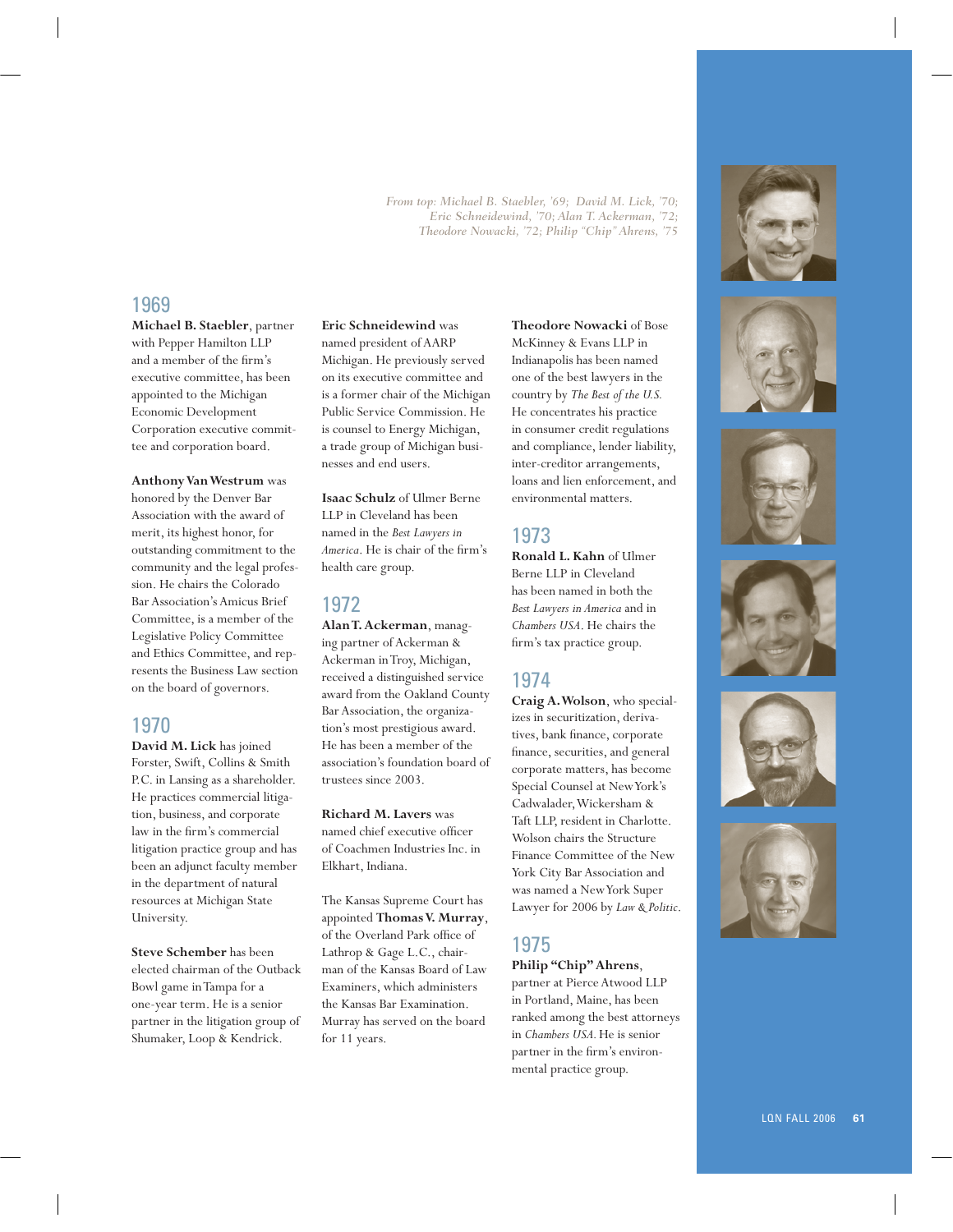













*From top: Frank G. Dunten, '75; Guy F. Guinn, '75; Brent Rector, '75; David B. Calzone, '81; Janet E. Lanyon, '82; James R. Sobieraj, '82; George H. Vincent, '82*

**Frank G. Dunten** has joined Dickinson Wright PLLC in Grand Rapids as a corporate attorney. Named West Michigan's Legal Professional of the Year for 2006, he has served as general counsel to a variety of businesses and organizations throughout west Michigan.

**Guy F. Guinn,** who specializes in banking and finance at Calfee, Halter & Griswold LLP in Cleveland, has been named among the best attorneys in *Chambers USA.*

**Brent Rector**, who practices employment and labor law at Miller Johnson in Grand Rapids, has released an updated version of the *Occupational Safety and Health Guide for Michigan Employers* manual produced in partnership with the Michigan Chamber of Commerce.

## 1976

**Christine Albright**, partner and head of the trust and estates practice at Winston & Strawn LLP in Chicago, was named head of the American Bar Association's section of real property, probate, and trust law.

## 1977

Mesa County (Colorado) District Judge **Amanda Bailey**, who was appointed to the court in 1990, will retire at the end of her current term in January 2007.

### 1981

*Chambers USA* recognized **David B. Calzone**, shareholder in Vercruysse Murray & Calzone, in its 2006 edition. He practices employment law.

#### **Charles M. Denton II**, of

Varnum, Riddering Schmidt & Howlett LLP in Grand Rapids, spoke on "Expert Witness Testimony in Complex Environmental Litigation" at the 10th annual spring conference of the Michigan Association of Environmental Professionals. Chair of the firm's environmental litigation group, Denton is also a trustee on the East Grand Rapids Public Schools Board of Education.

### 1982

**Janet E. Lanyon** was elected to the executive committee at Dean & Fulkerson in Troy, Michigan. She is a member of the firm's labor practice group and practices labor and employee benefits law and litigation.

**James R. Sobieraj** was named president-elect of the Intellectual Property Law Association of Chicago at the group's most recent annual meeting. He is chair of litigation practice at Brinks Hofer Gilson & Lione and also a member of the board of directors of the National Inventors Hall of Fame Foundation.

**George H. Vincent**, who practices corporate and mergers and acquisitions law at Dinsmore & Shohl LLP in Cincinnati, was included in Chambers USA *America's Leading Lawyers for Business*.

## 1983

**James Laing** was elected president of Wolverine Mutual Insurance Company in Dowagiac, Michigan. It is the fourth time a member of the Laing family has headed the firm in its 89-year history.

#### **Margaret Coughlin LePage**,

partner at Pierce Atwood LLP in Portland, Maine, has been ranked among the best attorneys in *Chambers USA*. She practices employment law.

Former deputy city attorney **Anne-Christine Massullo** has been appointed a San Francisco Superior Court judge.

**Frederick M. Snow** joined First American Bank in Elk Grove Village, Illinois, as senior vice president and general counsel.

## 1984

**Paul A. Fitzsimmons** has joined the litigation department at the Washington , D.C., office of Saul Ewing as special counsel. His practice focuses on insurance matters in business and commercial settings.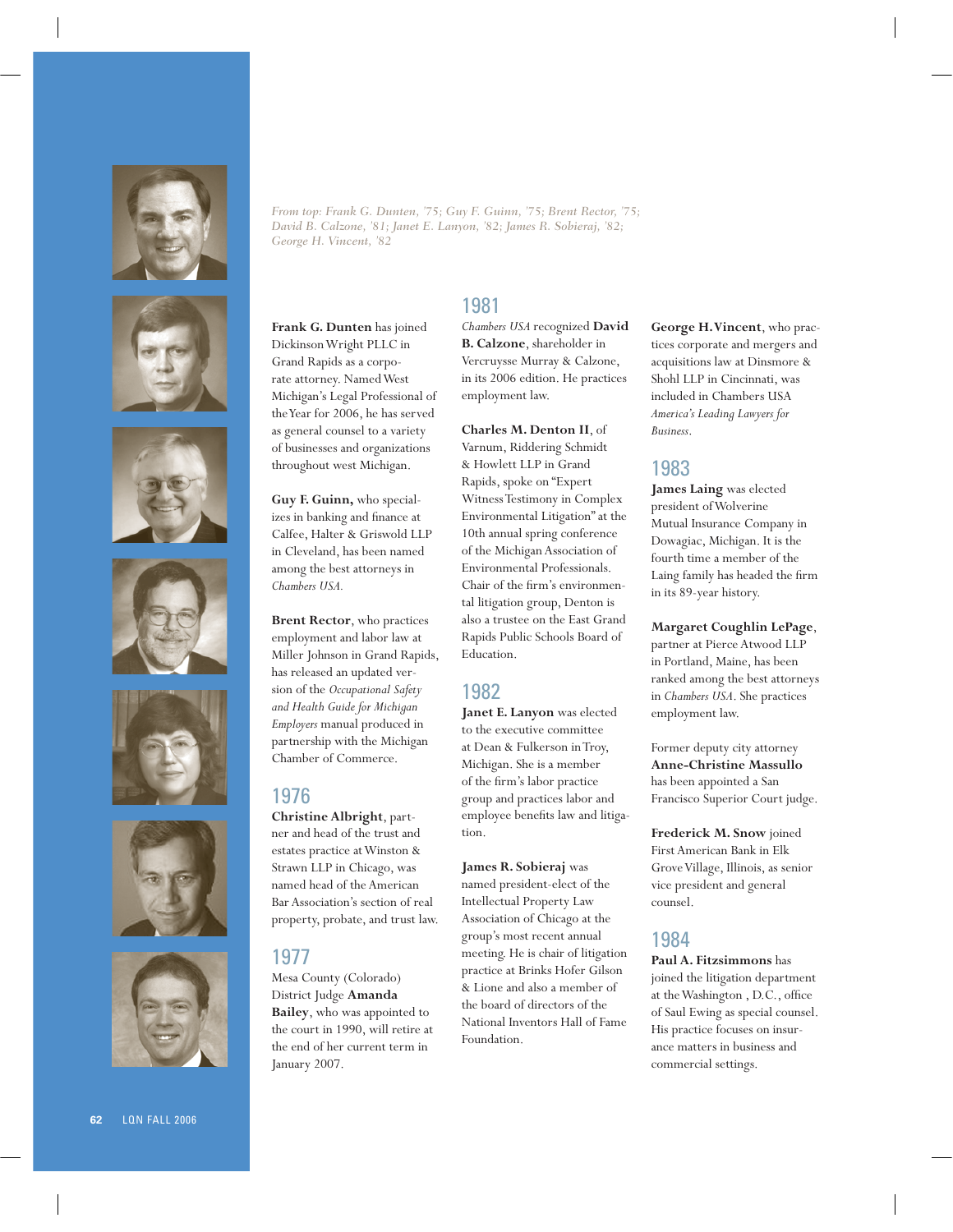













#### *From top: James Laing, '83; Margaret Coughlin LePage, '83; Frederick M.Snow, '83 Mark Moran, '86; Scott A. Huizenga, '88; Greg Guevara, '92; Lydia Pallas Loren, '92*

#### 1986

**Mark Moran**, a partner with Washington, D.C.-based Steptoe and Johnson LLP, was profiled in August in *The American Lawyer* for his role as lead counsel for the Canadian industry in the long-running Canadian-U.S. softwood lumber trade issue. He also represented the Canadian government in a World Trade Organization challenge arising from the same dispute, becoming one of only a handful of private lawyers to argue a case successfully before the WTO Appellate Body.

#### 1987

**Tina S. Van Dam**, recently retired corporate secretary of the Dow Chemical Company and current senior counsel for corporate governance and finance of the National Association of Manufacturers, has joined the Conference Board as associate director of the Governance Center and Directors Institute in New York City.

**Suzanne Thomas** has joined Preston Gates & Ellis LLP in Seattle as a partner. She focuses her practice on employment law, intellectual property protection, and related business matters.

**Anne "Andi" S. Kenney** has joined Jenner & Block LLP in Chicago as of counsel to the firm's environmental, energy, and natural resources law practice.

### 1988

**Scott A. Huizenga** has been appointed chair of the corporate practice group at Varnum, Riddering Schmidt & Howlett LLP. He focuses his practice on transactional matters including mergers, acquisitions, sales, and joint ventures.

#### 1989

The University of Iowa appointed **Marcella David** as head of its newly organized Office of Equal Opportunity and Diversity. She also holds a faculty appointment in the university's College of Law.

#### 1990

**Jim Rowader** has been promoted to director of labor and employee relations, assistant general counsel, at the Target Corporation in Minneapolis.

**Ron Wheeler** has been named associate director for public services at the Georgia State University College of Law Library in Atlanta.

### 1992

**Greg Guevara** has rejoined Bose McKinney & Evans LLP as a partner in the labor and employment group. He represents regional and national corporate clients in all aspects of labor and employment law.

#### **Lydia Pallas Loren** was

appointed interim dean at Lewis & Clark Law School.

#### 1993

**Mark G. Malven** has joined Dykema's corporate finance practice group in its e-commerce and technology practice. He is working primarily in the Bloomfield Hills, Michigan, and Chicago offices.

#### 1995

The Chicago Foundation for Women awarded its first Founders Award for Young Women to **Alicia Aiken**, supervisory attorney at the Legal Assistance Foundation of Metropolitan Chicago. The award is given to a woman under 40 who has a history of strong advocacy in improving the lives of women and girls. Aiken plans to use the award to research model courts and legal programs to improve the domestic violence legal response system.

Public interest attorney **Cheryl A. Leanza** was named managing director of the United Church of Christ's Office of Communications Inc. She also teaches First Amendment and broadcasting to graduate students in Georgetown University's Communications, Culture, and Technology program.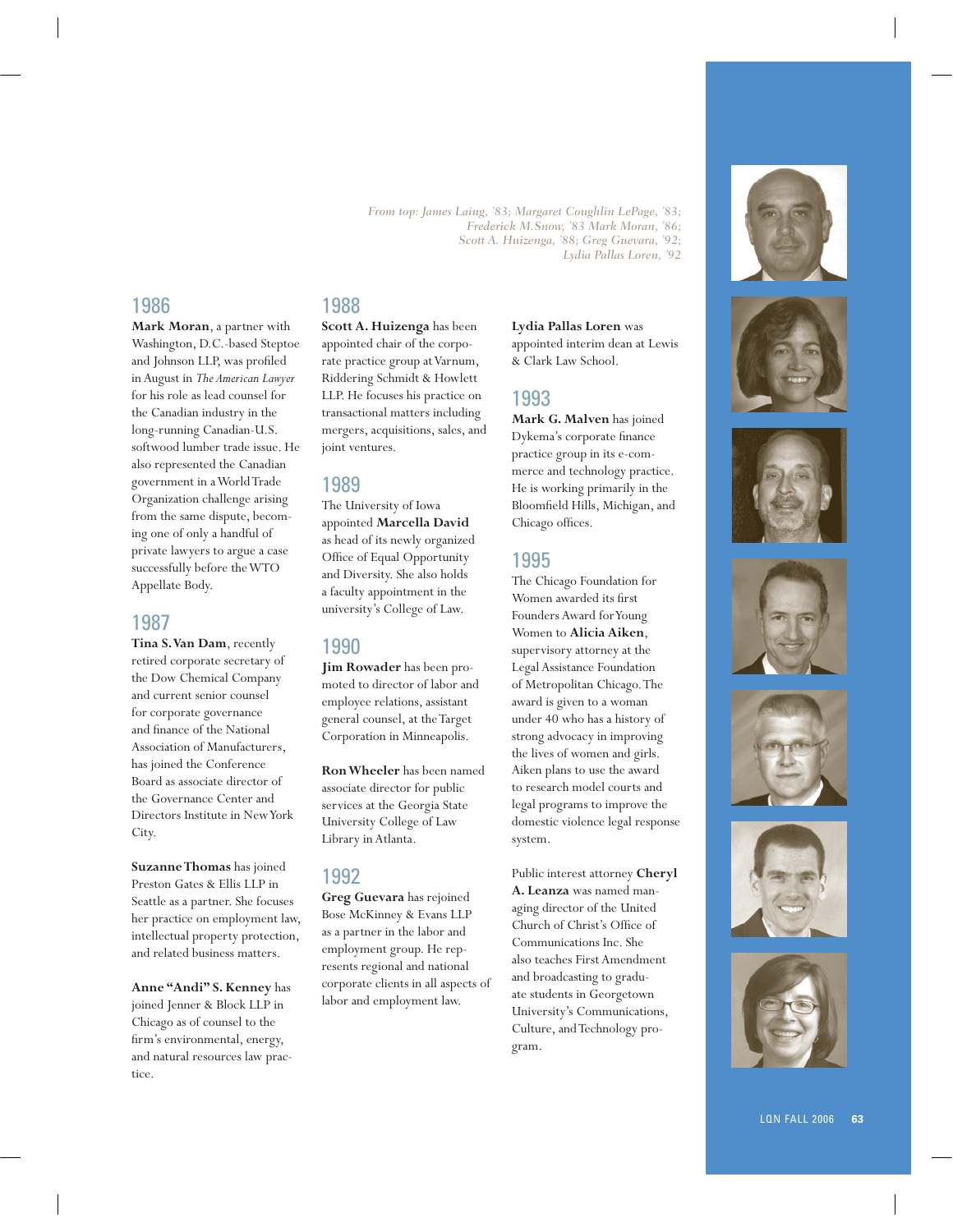





#### 1996

**Daniel P. Dain** has joined in forming the law firm Brennan, Dain, Le Ray & Wiest, P.C. in Boston. The firm specializes in all aspects of real estate development.

### 1997

**Robert Olin** was named partner at Thacher Proffitt & Wood LLP in New York. He is a member of the firm's finance practice group.

#### 1998

**Andrew J. Tavi** was named vice president and general counsel at Noble International Ltd. in Warren, Michigan.

### 1999

**Mariana Ardizzone**, senior associate at Maciel, Norman & Asociados in Buenos Aires, received a "Key Women in Energy" award.

**David C. Kirk** was elected partner at Troutman Sanders LLP in Atlanta. He is a member of the firm's governmental law practice group.

**Dana A. Roach** has joined the Wayne State University Law School faculty as an assistant professor. She is teaching the Non-profit Corporations and Urban Development Clinic this fall.

#### 2000

**Michael A. Satz** has joined the University of Idaho College of Law faculty as an associate professor. He is teaching Contracts, Secured Transactions, and Consumer Law.

### 2001

**Rachel Tausend** joined Stradley Ronon Stevens & Young, LLP in Washington, D.C., as an associate in its securities litigation and investment management practice groups.

### 2002

**Carole BenEzra**, an associate at Jaffe Raitt Heuer & Weiss, P.C., in Southfield, Michigan, was appointed to the firm's electronic transactions association research and information resources committee and the women networking in electronic transactions membership committee.

### 2003

**Shawn Gordon** joined the Boston office of Fish & Richardson P.C. as an associate in its litigation group. His practice focuses on chemistry, medical devices, genetics, and software.

**Jessica S. Hylander**, who practices at Dinsmore & Shohl LLP in Cincinnati, has been named an Ohio Super Lawyer Rising Star by *Law & Politics Media.*